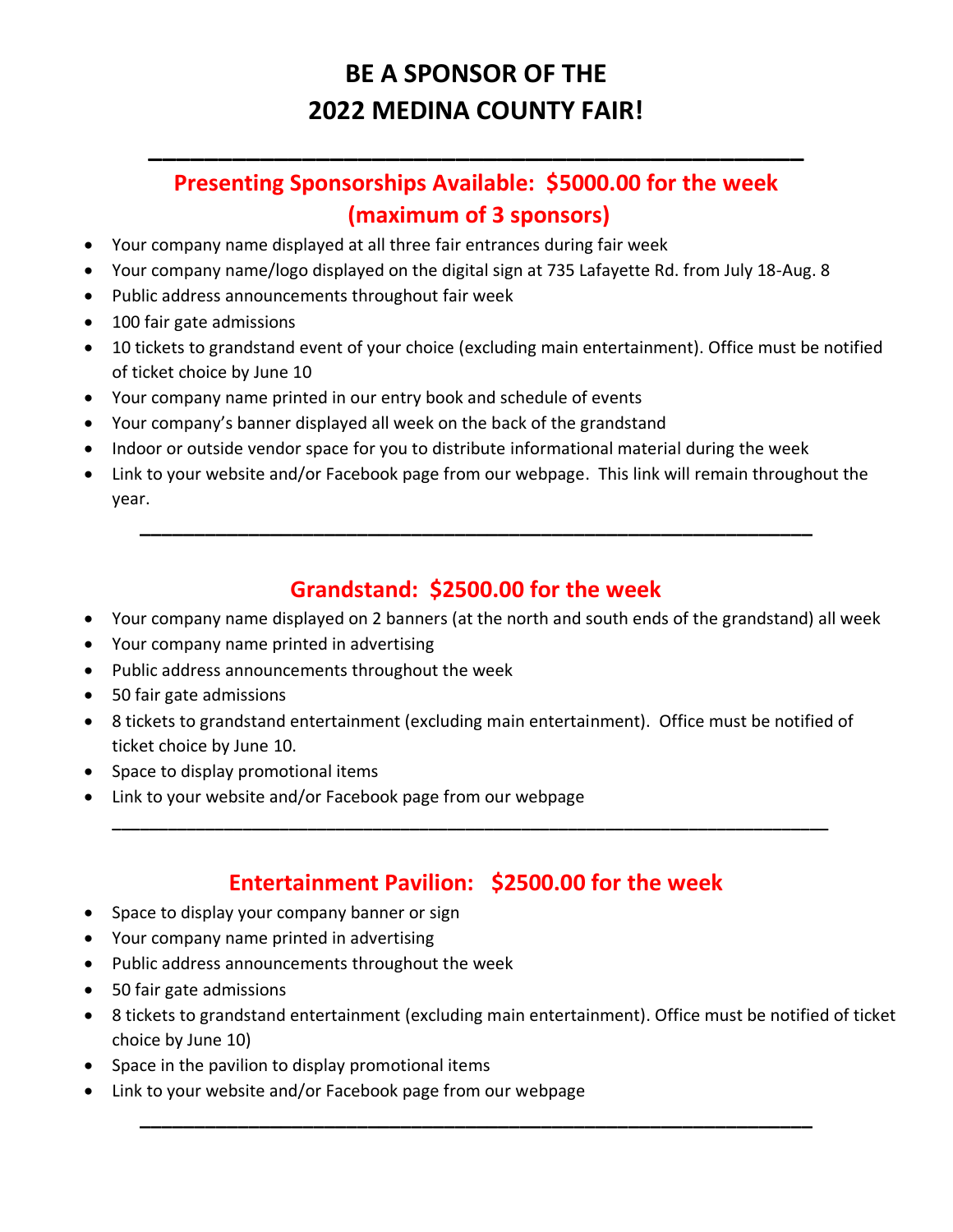# **Free Entertainment: \$1500.00 for the week (maximum of 2 sponsors)**

- Space to display your company banner or sign for the week
- Your company name printed in advertising
- Public address announcements throughout the week
- 20 fair gate admissions
- Link to your website and/or Facebook page from our webpage

#### **Kiddie Tractor Pull: \$1500.00**

**\_\_\_\_\_\_\_\_\_\_\_\_\_\_\_\_\_\_\_\_\_\_\_\_\_\_\_\_\_\_\_\_\_\_\_\_\_\_\_\_\_\_\_\_\_\_\_\_\_\_\_\_\_\_\_\_\_\_**

- Public address announcements during the event
- Your company name printed in advertising
- Space for a company banner during the event
- Your name listed on all contestant's t-shirts
- 20 fair gate admissions

#### **Beer Garden: \$1500.00**

- Public address announcements throughout the week
- Your company name on a banner displayed at the beer garden
- Your company name printed in advertising
- 8 fair admissions
- 8 tickets of your choice to grandstand entertainment (excluding main entertainment. Office must be notified of your choice by June 10)

**\_\_\_\_\_\_\_\_\_\_\_\_\_\_\_\_\_\_\_\_\_\_\_\_\_\_\_\_\_\_\_\_\_\_\_\_\_\_\_\_\_\_\_\_\_\_\_\_\_\_\_\_\_\_\_\_\_\_\_\_\_\_\_\_\_\_\_\_\_\_\_\_\_\_\_\_\_\_\_**

• Opportunity to hand out promotional material

#### **Parking Lot: \$1000.00 (plus 50 vests provided by sponsor)**

- Sponsors name to appear on all vests worn by parking lot attendants during fair week
- 10 fair gate admissions

# **OSTPA Tractor/Truck Pull: \$1000.00 (or 2 sponsors @ \$500.00)**

**\_\_\_\_\_\_\_\_\_\_\_\_\_\_\_\_\_\_\_\_\_\_\_\_\_\_\_\_\_\_\_\_\_\_\_\_\_\_\_\_\_\_\_\_\_\_\_\_\_\_\_\_\_\_\_\_\_\_\_\_\_\_\_\_\_\_**

**\_\_\_\_\_\_\_\_\_\_\_\_\_\_\_\_\_\_\_\_\_\_\_\_\_\_\_\_\_\_\_\_\_\_\_\_\_\_\_\_\_\_\_\_\_\_\_\_\_\_\_\_\_\_\_\_\_\_\_\_\_\_\_\_\_\_\_\_\_\_\_\_\_\_\_**

- Public address announcements during the event
- Your company name printed in advertising
- Space for a company banner or on a digital sign during the event
- 4 fair admissions per \$500.00 sponsor
- 4 tickets or pit passes to the event per \$500.00 sponsor
- 1 opportunity during the event to hand out promotional material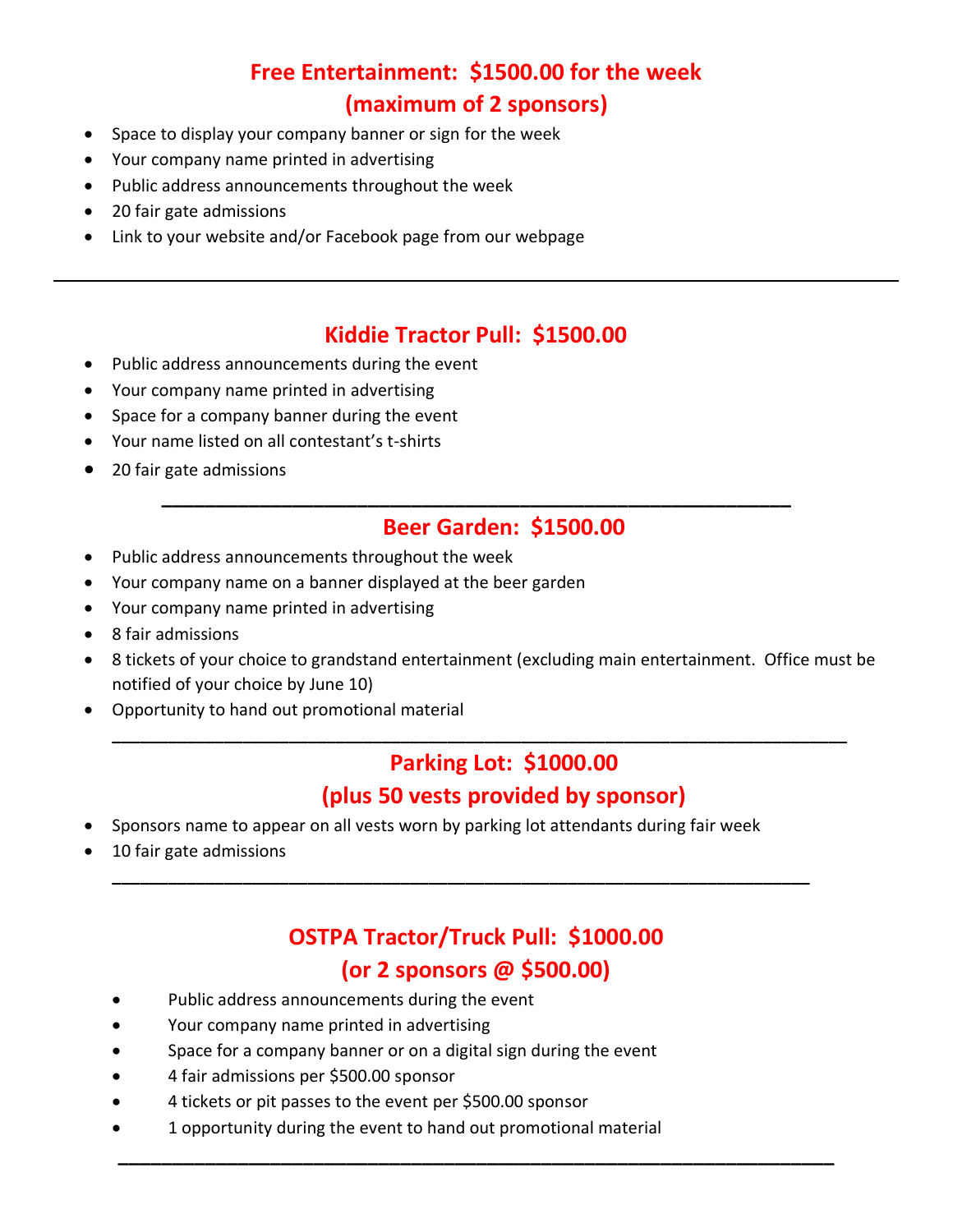### **OSTPA Sled: \$1500.00**

- Public address announcements during the event
- Your company name on 2 flags attached to the sled during the event
- 8 fair gate admissions
- 8 tickets or pit passes to the OSTPA event
- 1 opportunity during the event to hand out promotional material

# **OSTPA Scraper: \$500.00 (2 scraper sponsorships available) OSTPA Roller: \$500.00**

 **\_\_\_\_\_\_\_\_\_\_\_\_\_\_\_\_\_\_\_\_\_\_\_\_\_\_\_\_\_\_\_\_\_\_\_\_\_\_\_\_\_\_\_\_\_\_\_\_\_\_\_\_\_\_\_\_\_\_\_\_\_\_\_\_\_\_\_\_\_\_\_\_\_\_\_\_\_\_\_**

#### **( 2 roller sponsorships available)**

- Public address announcements during the event
- Your company name on a flag on the scraper or roller sponsored
- 4 fair gate admissions
- 4 tickets or pit passes to OSTPA event
- 1 opportunity during the event to hand out promotional material

### **Motocross Bikes and Quads: \$1000.00 (or 2 sponsors @ \$500.00)**

**\_\_\_\_\_\_\_\_\_\_\_\_\_\_\_\_\_\_\_\_\_\_\_\_\_\_\_\_\_\_\_\_\_\_\_\_\_\_\_\_\_\_\_\_\_\_\_\_\_\_\_\_\_\_\_\_\_\_\_\_\_\_\_\_\_\_\_\_\_\_\_\_\_\_\_\_\_\_\_\_\_**

- Public address announcements during the event
- Your company name printed in advertising
- Space for a company banner or on a digital sign during the event
- 4 fair admissions per \$500.00 sponsor
- 4 tickets or pit passes per \$500.00 sponsor to the motocross event
- 1 opportunity during the event to hand out promotional material

# **Motocross Bike Classes: \$300.00 Motocross Quad Classes: \$300.00**

**\_\_\_\_\_\_\_\_\_\_\_\_\_\_\_\_\_\_\_\_\_\_\_\_\_\_\_\_\_\_\_\_\_\_\_\_\_\_\_\_\_\_\_\_\_\_\_\_\_\_\_\_\_\_\_\_\_\_\_\_\_\_\_\_\_\_\_\_\_\_\_\_\_\_\_\_\_\_\_\_**

- Public address announcements during the event
- 2 fair gate admissions
- 2 tickets or pit passes to Motocross event'
- 1 opportunity during the event to hand out promotional material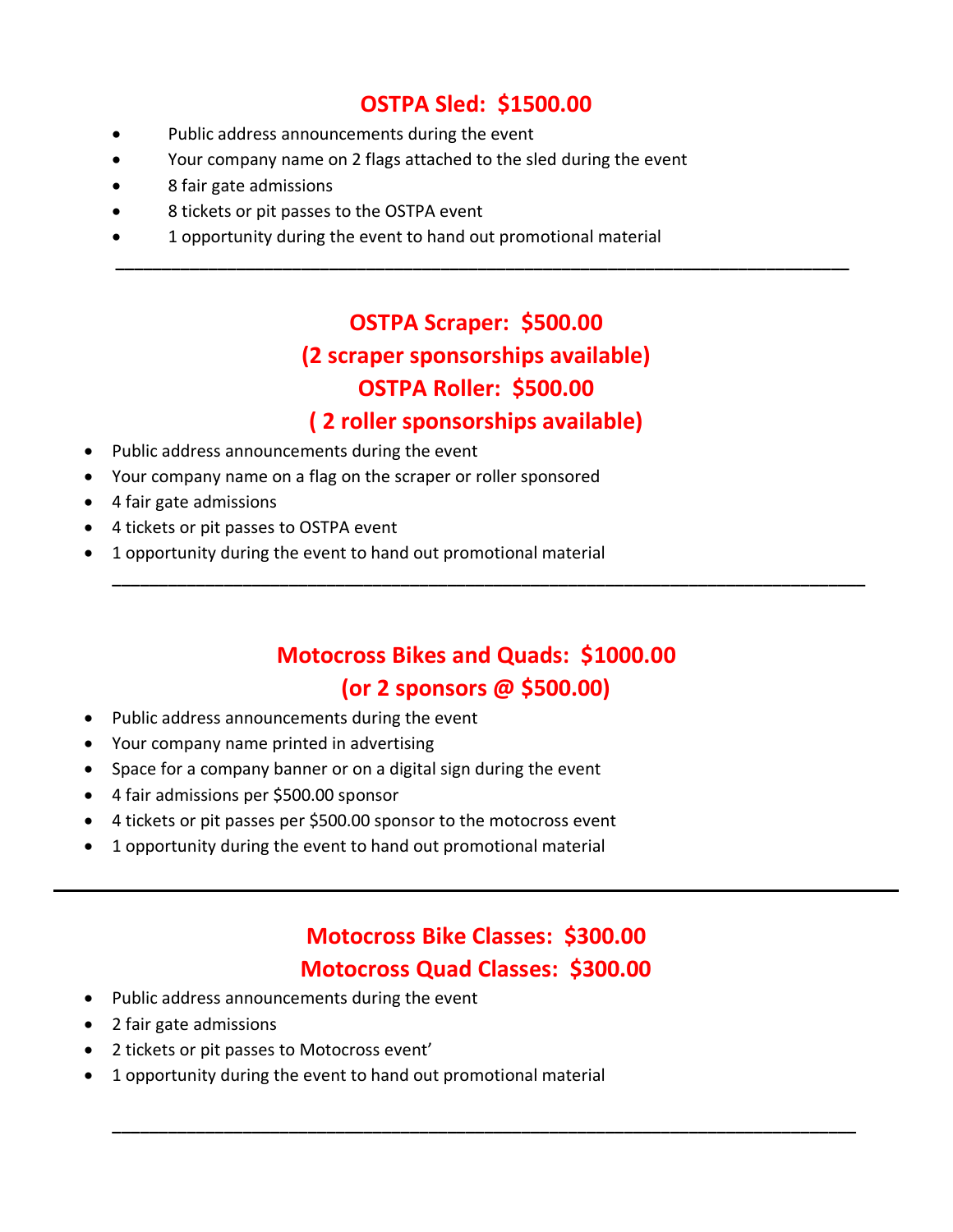# **Rough Truck Contest: \$1000.00 (or 2 sponsors @ \$500.00)**

- Public address announcements during the event
- Your company name printed in advertising
- Space for a company banner or on a digital sign during the event
- 4 fair admissions per \$500.00 sponsor
- 4 tickets or pit passes per \$500.00 sponsor to the rough truck event
- 1 opportunity during the event to hand out promotional material

### **Rough Truck Modified Classes: \$300.00 Rough Truck Stock Classes: \$300.00**

- Public address announcements during the event
- 2 fair gate admissions
- 2 tickets or pit passes to Rough Truck event
- 1 opportunity during the event to hand out promotional material

# **Auto-Cross: \$1000.00 each (or 2 sponsors @ \$500.00)**

**\_\_\_\_\_\_\_\_\_\_\_\_\_\_\_\_\_\_\_\_\_\_\_\_\_\_\_\_\_\_\_\_\_\_\_\_\_\_\_\_\_\_\_\_\_\_\_\_\_\_\_\_\_\_\_\_\_\_\_\_\_\_\_\_\_\_\_\_\_\_\_\_\_\_\_\_**

- Public address announcements during the event
- Your company name printed in advertising
- Space for a company banner or on a digital sign during the event
- 4 fair admissions per \$500.00 sponsor
- 4 tickets or pit passes per \$500.00 sponsor to the auto-cross event
- 1 opportunity during the event to hand out promotional material

# **Demolition Derby: \$1000.00 each**

### **(or 2 sponsors @ \$500.00)**

- Public address announcements during the event
- Your company name printed in advertising
- Space for a company banner or on a digital sign during the event
- 4 fair admissions per \$500.00 sponsor
- 4 tickets or pit passes per \$500.00 sponsor to the demolition derby event
- 1 opportunity during the event to hand out promotional material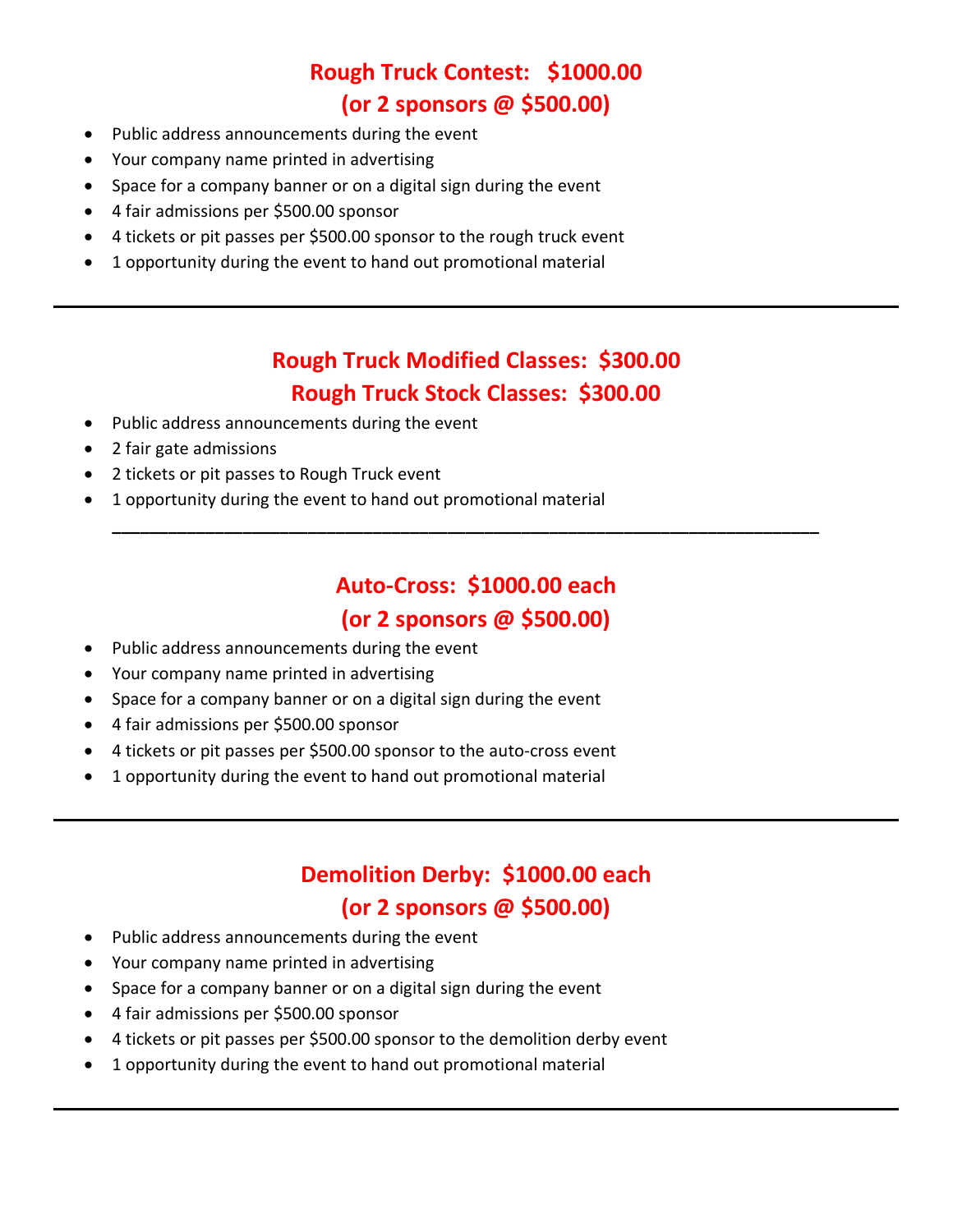# **Demolition Derby Classes: \$300.00 (maximum of 5 sponsors)**

- Public address announcements during the event
- 2 fair gate admissions
- 2 tickets or pit passes to Demolition Derby event
- 1 opportunity during the event to hand out promotional material

# **Demolition Derby (Mad Dog): \$1000.00 (or 2 sponsors @ \$500.00)**

**\_\_\_\_\_\_\_\_\_\_\_\_\_\_\_\_\_\_\_\_\_\_\_\_\_\_\_\_\_\_\_\_\_\_\_\_\_\_\_\_\_\_\_\_\_\_\_\_\_\_\_\_\_\_\_\_\_\_\_\_\_\_\_\_\_\_\_\_\_\_\_\_\_\_\_\_\_\_\_\_\_\_\_\_\_\_\_\_\_**

#### **This event is for the hardest hitter of the night**

- Public address announcements during the event
- Your company name printed in advertising
- Space for a company banner or on a digital sign during the event
- 4 fair admissions per \$500.00 sponsor
- 4 tickets per \$500.00 sponsor to the demolition derby event
- 1 opportunity during the event to hand out promotional material

# **Bull Riding: \$1000.00 (or 2 sponsors @ \$500.00)**

- Public address announcements during the event
- Your company name printed in advertising
- Space for a company banner or on a digital sign during the event
- 4 fair admissions per \$500.00 sponsor
- 4 tickets per \$500.00 sponsor to the bull riding event
- 1 opportunity during the event to hand out promotional material

#### **Bull Riding Shark Cage: \$500.00**

**\_\_\_\_\_\_\_\_\_\_\_\_\_\_\_\_\_\_\_\_\_\_\_\_\_\_\_\_\_\_\_\_\_\_\_\_\_\_\_\_\_\_\_\_\_\_\_\_\_\_\_\_\_\_\_\_\_\_\_\_\_\_\_\_\_\_\_\_\_\_\_\_\_\_\_\_\_\_**

**\_\_\_\_\_\_\_\_\_\_\_\_\_\_\_\_\_\_\_\_\_\_\_\_\_\_\_\_\_\_\_\_\_\_\_\_\_\_\_\_\_\_\_\_\_\_\_\_\_\_\_\_\_\_\_\_\_\_\_\_\_\_\_\_\_\_\_**

- Public address announcements during the event
- Your company name on a 2x6 banner hung on the cage
- 4 fair gate admissions
- 4 tickets to the bull riding event
- 1 opportunity during the event to hand out promotional material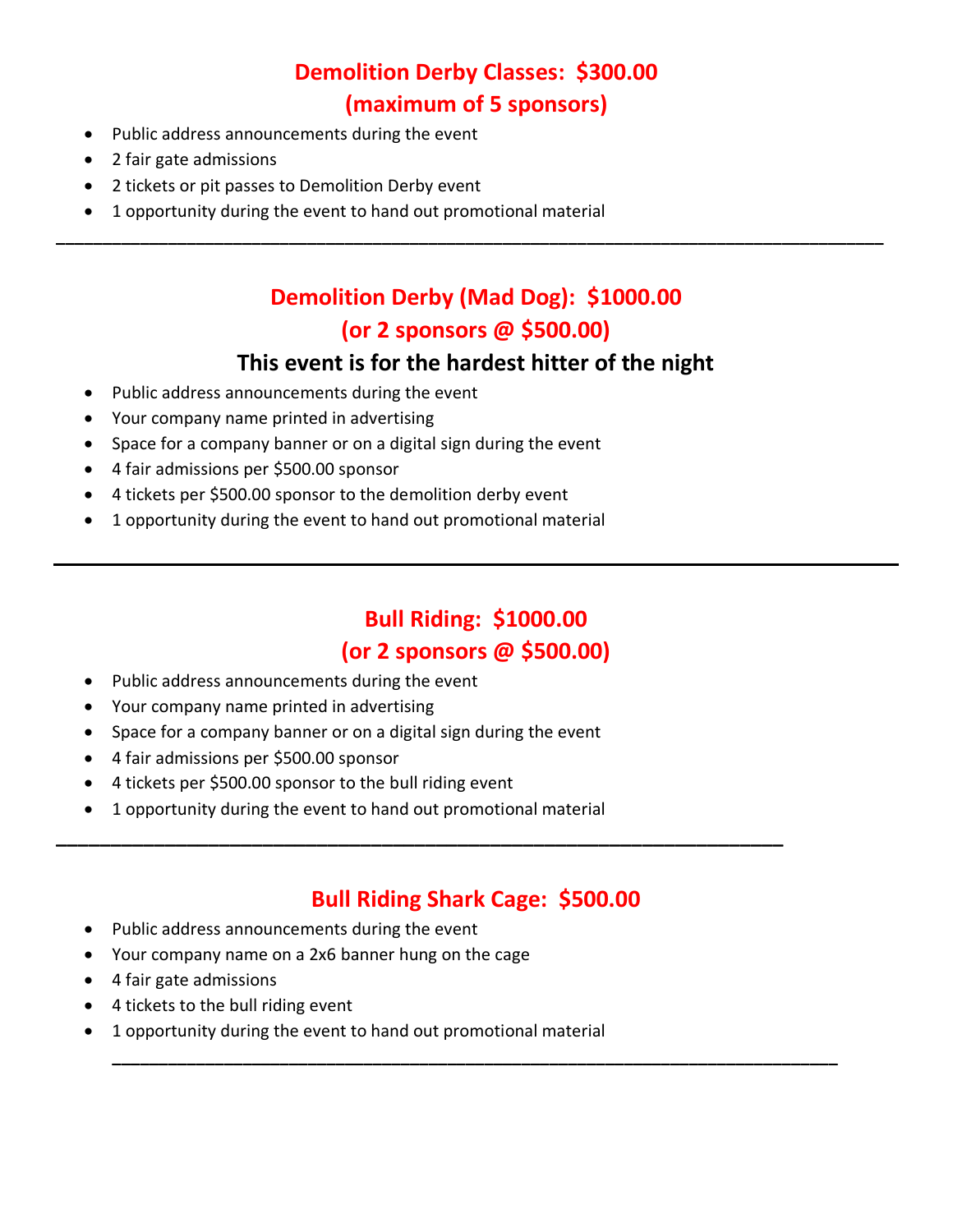# **Bull Riding Chutes: \$400.00 each (limit of 6 chutes sold)**

- Public address announcements during the event
- Your company name printed in advertising
- 4 fair gate admissions
- 4 tickets to the bull riding event
- 3 ft.x 6 ft. banner on chutes (provided by fair)

#### **Mutton Busting: \$300.00 each**

**\_\_\_\_\_\_\_\_\_\_\_\_\_\_\_\_\_\_\_\_\_\_\_\_\_\_\_\_\_\_\_\_\_\_\_\_\_\_\_\_\_\_\_\_\_\_\_\_\_\_\_\_**

- Public address announcements during the event
- 2 fair gate admissions
- 2 tickets to Bull Riding event
- 1 opportunity during the event to hand out promotional material

#### **Barrel Racing: \$300.00 each**

- Public address announcements during the event
- 2 fair gate admissions
- 2 tickets to Bull Riding event
- 1 opportunity during the event to hand out promotional material

#### **Mini-Horse Show: \$300.00**

- Public address announcements during the event
- 2 fair gate admissions
- 2 tickets to grandstand entertainment (excluding main entertainment). Office must be notified of ticket choice by June 10.
- 1 opportunity during the event to hand out promotional material

### **Landscape Design Contest: \$1000.00 (or 2 sponsors @ \$500.00)**

- Your company name printed in advertising
- Space for a company banner near one of the displays
- 4 fair admissions per \$500.00 sponsor
- 4 tickets per \$500.00 sponsor to grandstand entertainment (excluding main entertainment. Office must be notified of ticket choice by June 10)

**\_\_\_\_\_\_\_\_\_\_\_\_\_\_\_\_\_\_\_\_\_\_\_\_\_\_\_\_\_\_\_\_\_\_\_\_\_\_\_\_\_\_\_\_\_\_\_\_\_\_\_**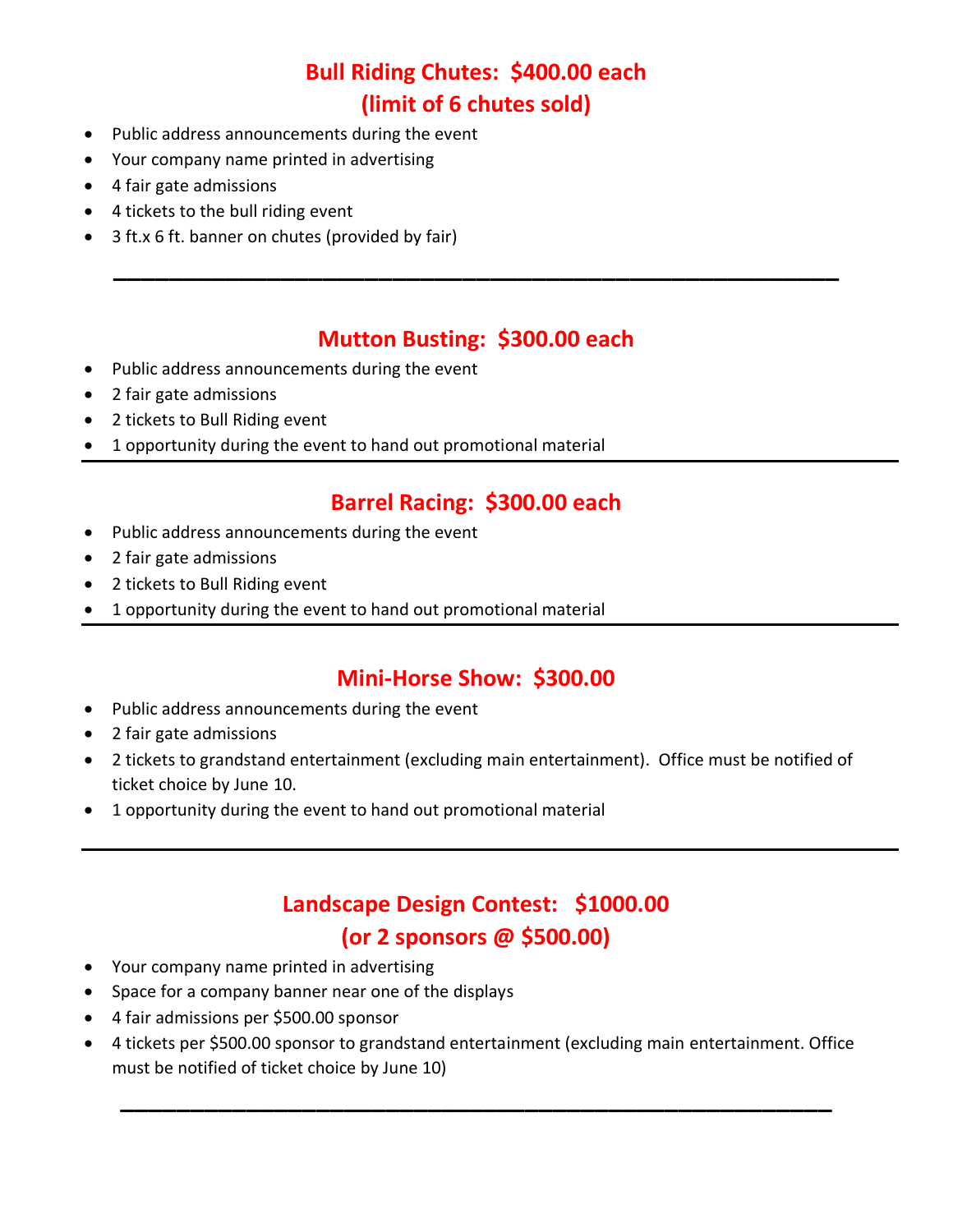### **Community Center Banners: \$1000.00 per year**

- We will provide a 3 ft.x 6 ft., full color, reusable banner for you
- Your banner will be displayed all year long in a prominent area in the Community Center.
- Banners are renewable each year for \$1000.00 per year.
- **This is a great way to advertise your business in a high traffic area throughout the year**.

#### **Show Arena: \$1000.00**

**\_\_\_\_\_\_\_\_\_\_\_\_\_\_\_\_\_\_\_\_\_\_\_\_\_\_\_\_\_\_\_\_\_\_\_\_\_\_\_\_\_\_\_\_\_\_\_\_\_\_\_\_**

- The fair will provide two 3x6 banners to be hung on the show arena building during fair week
- 8 fair gate admissions
- 8 tickets to grandstand entertainment (excluding main entertainment). Office must be notified of ticket choice by June 10.

**\_\_\_\_\_\_\_\_\_\_\_\_\_\_\_\_\_\_\_\_\_\_\_\_\_\_\_\_\_\_\_\_\_\_\_\_\_\_\_\_\_\_\_\_\_\_\_\_\_\_\_\_\_\_\_\_\_\_\_\_\_\_\_\_\_\_\_\_\_\_\_\_\_\_\_\_\_\_\_\_\_\_\_\_\_\_**

#### **Building Sponsors: \$500.00 per building**

### **(All buildings are available for sponsorship except the Community Center, Pavilion, Grandstand, Draft Horse Barn, and Show Arena. Please refer to the fair grounds map for building choices)**

- Your company banner displayed on your sponsored building during fair week
- 4 fair gate admissions
- 4 tickets to grandstand entertainment (excluding main entertainment. Office must be notified of ticket choice by June 10)

#### **Fireworks: \$500.00**

**\_\_\_\_\_\_\_\_\_\_\_\_\_\_\_\_\_\_\_\_\_\_\_\_\_\_\_\_\_\_\_\_\_\_\_\_\_\_\_\_\_\_\_\_\_\_\_\_\_\_\_\_\_\_\_\_\_\_\_\_\_\_\_\_\_**

#### **(maximum of 2 sponsors)**

- Public address announcements before the event
- Your company name printed in advertising
- Space for a company banner or on a digital sign
- 4 fair gate admissions
- 4 tickets to grandstand entertainment (excluding main entertainment. Office must be notified of ticket choice by June 10)

**\_\_\_\_\_\_\_\_\_\_\_\_\_\_\_\_\_\_\_\_\_\_\_\_\_\_\_\_\_\_\_\_\_\_\_\_\_\_\_\_\_\_\_\_\_\_\_\_\_\_\_\_\_\_\_\_\_\_\_\_\_\_\_\_\_\_\_**

• 1 opportunity to hand out promotional material before the event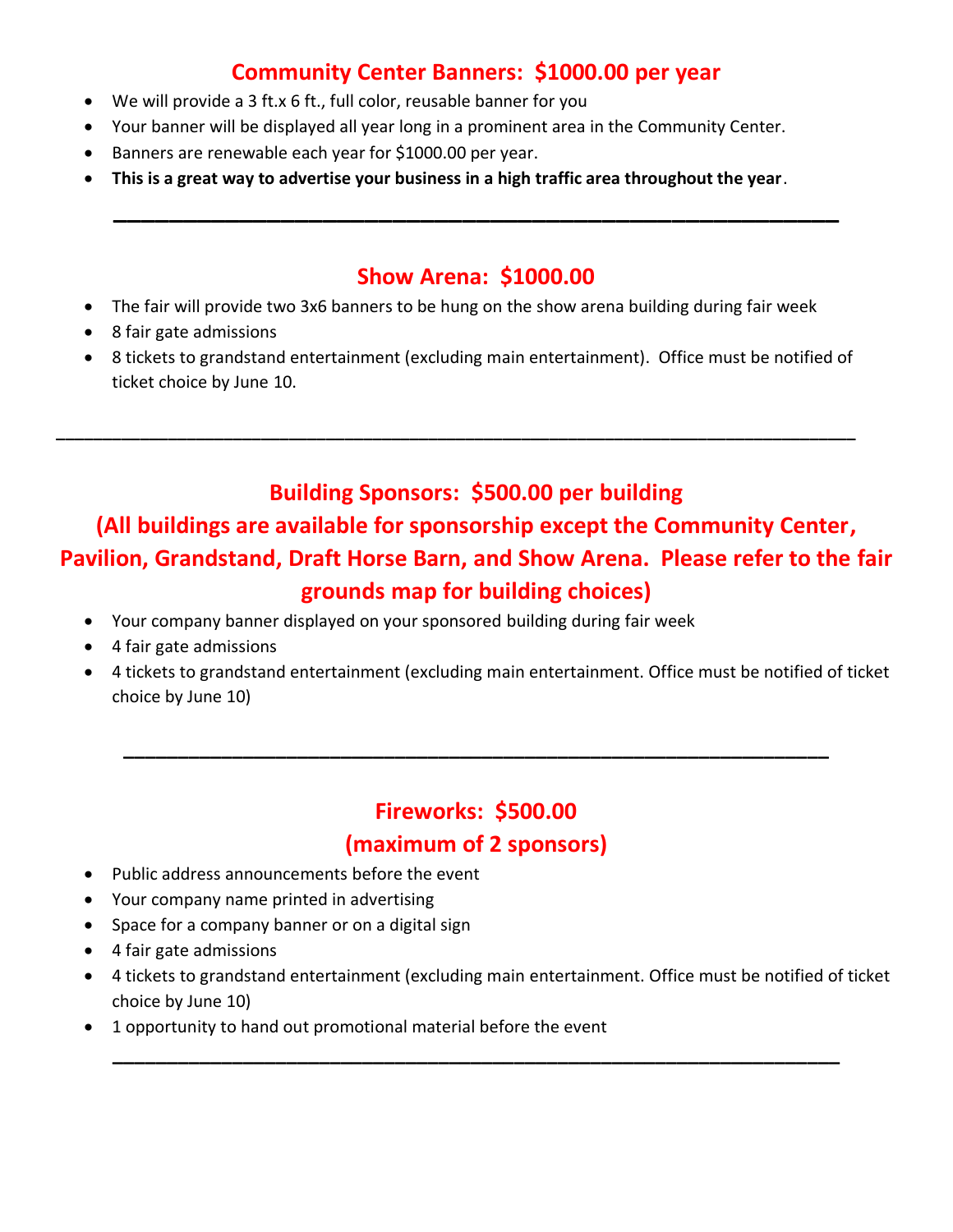### **Draft Horse Department: \$500.00**

- Public address announcements during the horse shows
- Your company name printed in advertising
- Space for a company banner or on a digital sign during the event
- 4 fair gate admissions
- 4 tickets to grandstand entertainment (excluding main entertainment. Office must be notified of ticket choice by June 10)

# **Fence Banners: \$500.00 (multiple sponsorships available)**

**\_\_\_\_\_\_\_\_\_\_\_\_\_\_\_\_\_\_\_\_\_\_\_\_\_\_\_\_\_\_\_\_\_\_\_\_\_\_\_\_\_\_\_\_\_\_\_\_\_\_\_\_**

- The fair provides a 3 ft.x 6 ft. full color, reusable banner for you
- Your banner will be displayed for 30 days before the fair and 30 days after the fair on our track fence (along Smith Rd.). **It will not be displayed during fair week**.
- We have limited space, so this is on a first come/first served basis
- Deadline is June 24.

#### **Horse Arena Banners: \$500.00 per year**

- The fair provides a 3 ft.x 6 ft., full color, reusable banner for you
- Your banner will be displayed all year long by the horse show arena.
- Banners are renewable each year for \$500.00 per year.
- Deadline is June 24.

#### **Basketball Free Throw Contest: \$500.00**

**\_\_\_\_\_\_\_\_\_\_\_\_\_\_\_\_\_\_\_\_\_\_\_\_\_\_\_\_\_\_\_\_\_\_\_\_\_\_\_\_\_\_\_\_\_\_\_\_\_\_\_\_\_\_\_\_\_\_\_\_\_\_\_\_\_\_\_**

- Public address announcements during the event
- Your company name printed in advertising
- Space for a company banner or on a digital sign during the event
- 4 fair gate admissions
- 4 tickets to grandstand entertainment (excluding main entertainment. Office must be notified of ticket choice by June 10)
- Your name listed on the sign-up sheet for contestants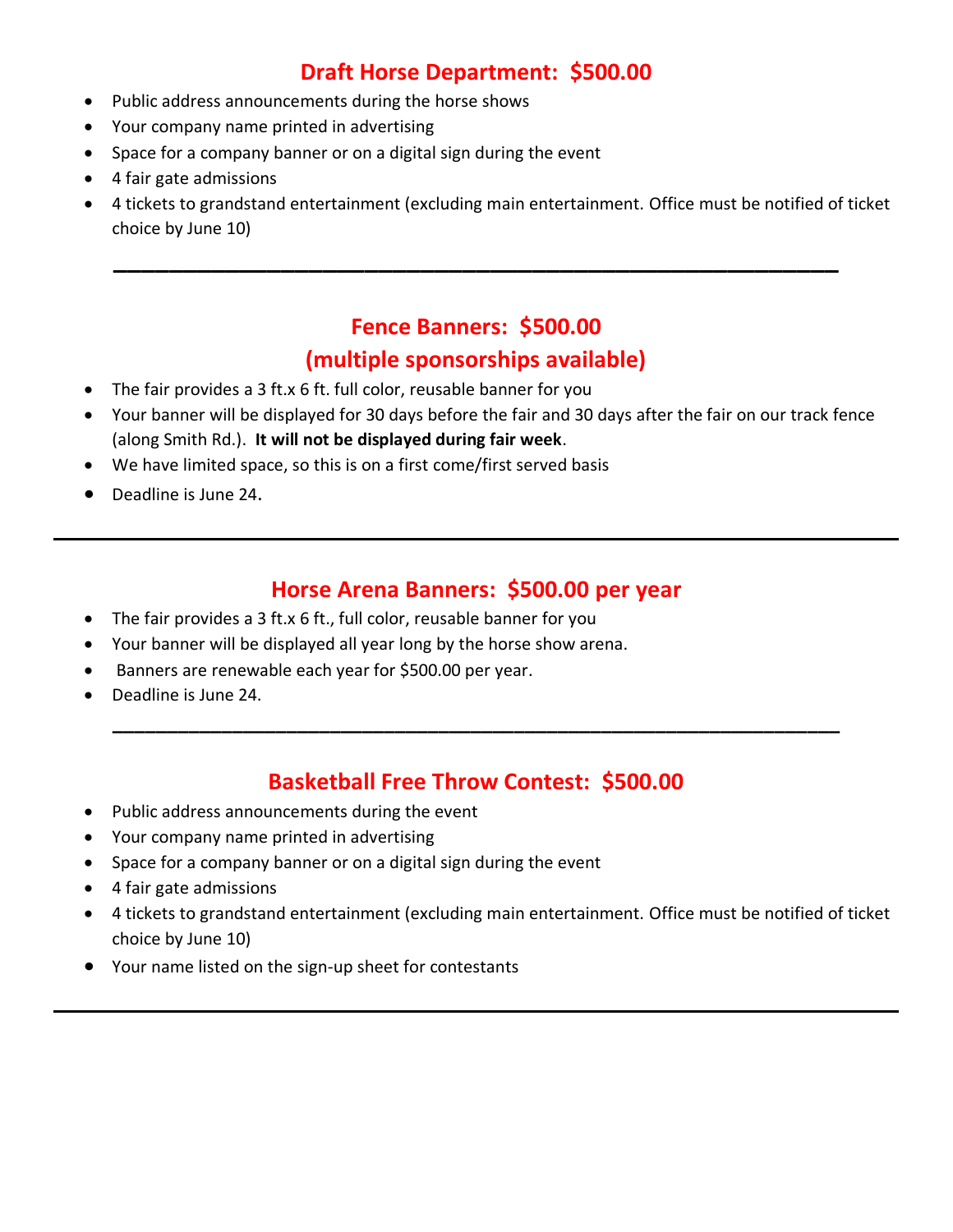# **Honors Band and Choir: \$500.00 (maximum of 2 sponsors)**

- Public address announcements during the event
- Your company name printed in advertising
- Space for a company banner during the event
- 4 fair gate admissions
- 4 tickets to grandstand entertainment (excluding main entertainment. Office must be notified of ticket choice by June 10)

### **Picnic Tables/Benches: \$500.00**

**\_\_\_\_\_\_\_\_\_\_\_\_\_\_\_\_\_\_\_\_\_\_\_\_\_\_\_\_\_\_\_\_\_\_\_\_\_\_\_\_\_\_\_\_\_\_\_\_\_\_\_\_\_\_\_\_\_\_\_\_\_\_\_\_\_\_**

- Name of your choice permanently displayed on a new picnic table or bench to remain on the fair grounds
- Tables and benches will be placed in high traffic areas throughout the year
- *Deadline for tables/benches is July 1*

### **Hay Bale Decorating Contest: \$400.00**

**\_\_\_\_\_\_\_\_\_\_\_\_\_\_\_\_\_\_\_\_\_\_\_\_\_\_\_\_\_\_\_\_\_\_\_\_\_\_\_\_\_\_\_\_\_\_\_\_\_\_\_\_\_\_\_\_\_\_\_\_\_\_\_\_\_\_\_**

- Your company name printed in advertising
- Your company name posted by the winning entries
- 4 fair gate admissions
- 4 tickets to grandstand entertainment (excluding main entertainment. Office must be notified of ticket choice by June 10)

#### **Coloring Contest: \$300.00**

- Your company name printed on each entry blank
- Sponsorship recognition in the entry book
- The opportunity to judge entries
- 2 fair gate admissions
- 2 tickets to grandstand entertainment (excluding main entertainment). Office must be notified of ticket choice by June 10)

**\_\_\_\_\_\_\_\_\_\_\_\_\_\_\_\_\_\_\_\_\_\_\_\_\_\_\_\_\_\_\_\_\_\_\_\_\_\_\_\_\_\_\_\_\_\_\_\_\_\_\_\_\_\_\_\_\_\_\_\_\_\_\_\_\_\_**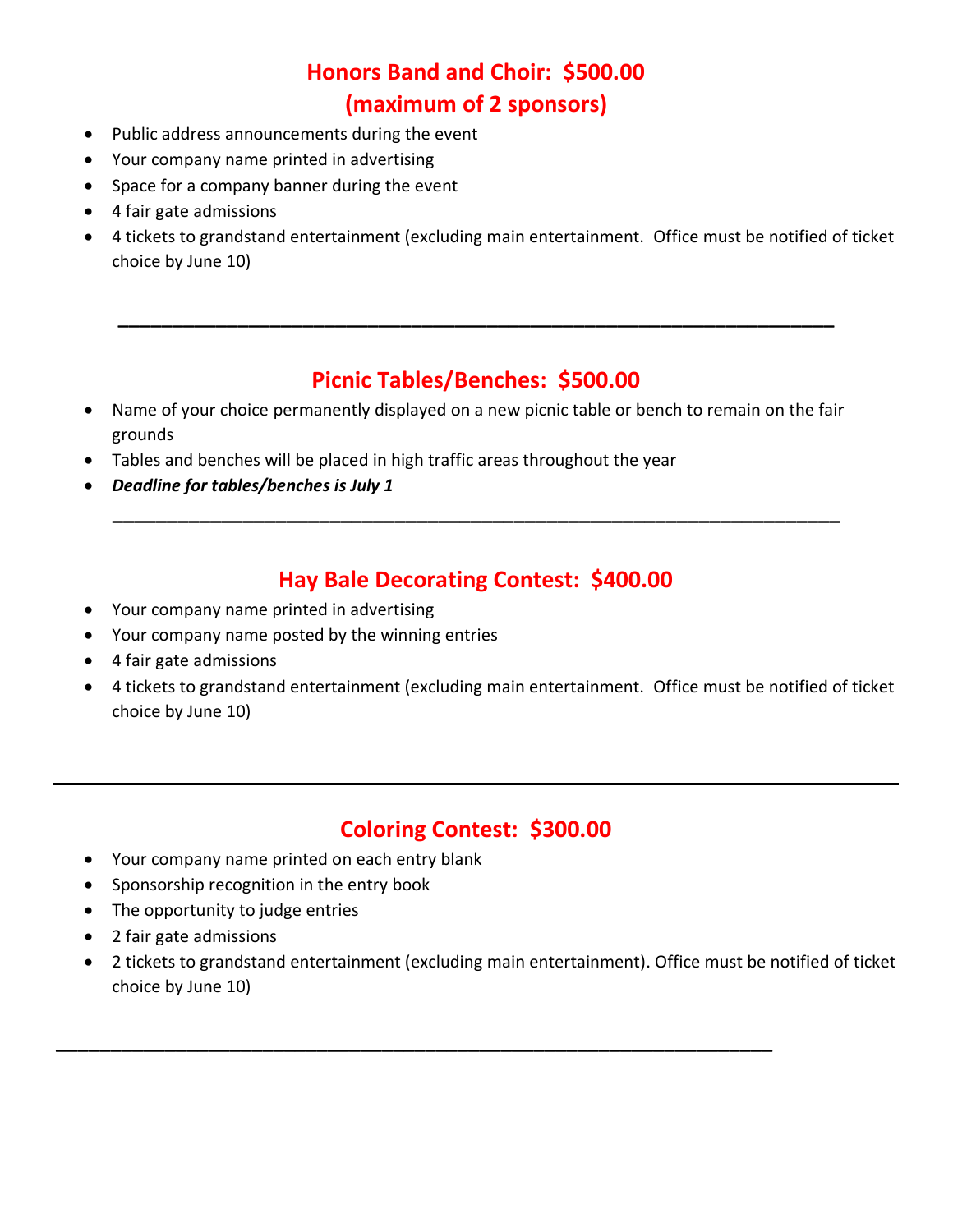# **Veteran's Day : \$300.00 Senior Citizen Day: \$300.00 Kid's Day: \$300.00**

- Public address announcements during the event
- Your company name printed in advertising
- Space in the pavilion to display promotional items during the event
- Space for a company banner during the event
- 2 fair gate admissions
- 2 tickets to grandstand entertainment (excluding main entertainment). Office must be notified of ticket choice by June 10)

#### **Farm Tractor Pull: \$250.00**

- Public address announcements during the event
- Your company name printed in advertising
- Space for a company banner or on a digital sign during the event
- 2 fair gate admissions
- 2 tickets to grandstand entertainment (excluding main entertainment). Office must be notified of ticket choice by June 10)

#### **Farm Tractor Pull Classes: \$100.00 each**

**\_\_\_\_\_\_\_\_\_\_\_\_\_\_\_\_\_\_\_\_\_\_\_\_\_\_\_\_\_\_\_\_\_\_\_\_\_\_\_\_\_\_\_\_\_\_\_\_\_\_\_\_\_\_\_\_\_\_\_\_\_\_\_\_\_\_\_\_\_\_\_\_\_\_\_\_\_\_\_\_**

**\_\_\_\_\_\_\_\_\_\_\_\_\_\_\_\_\_\_\_\_\_\_\_\_\_\_\_\_\_\_\_\_\_\_\_\_\_\_\_\_\_\_\_\_\_\_\_\_\_\_\_\_\_\_\_\_\_\_\_\_\_\_\_\_\_\_\_\_\_\_\_\_\_\_\_\_\_\_\_\_\_\_\_\_\_\_\_**

- Public address announcements during the class
- Your name on a trophy (office must be notified by June 10)

#### **Farm Tractor Pull Ads**

- Ad space is available in the Farm Tractor Pull programs: 1/4 page: \$25.00 1/2 page: \$50.00
	- Full page: \$100.00
- Please contact the fair office by June 10 for details